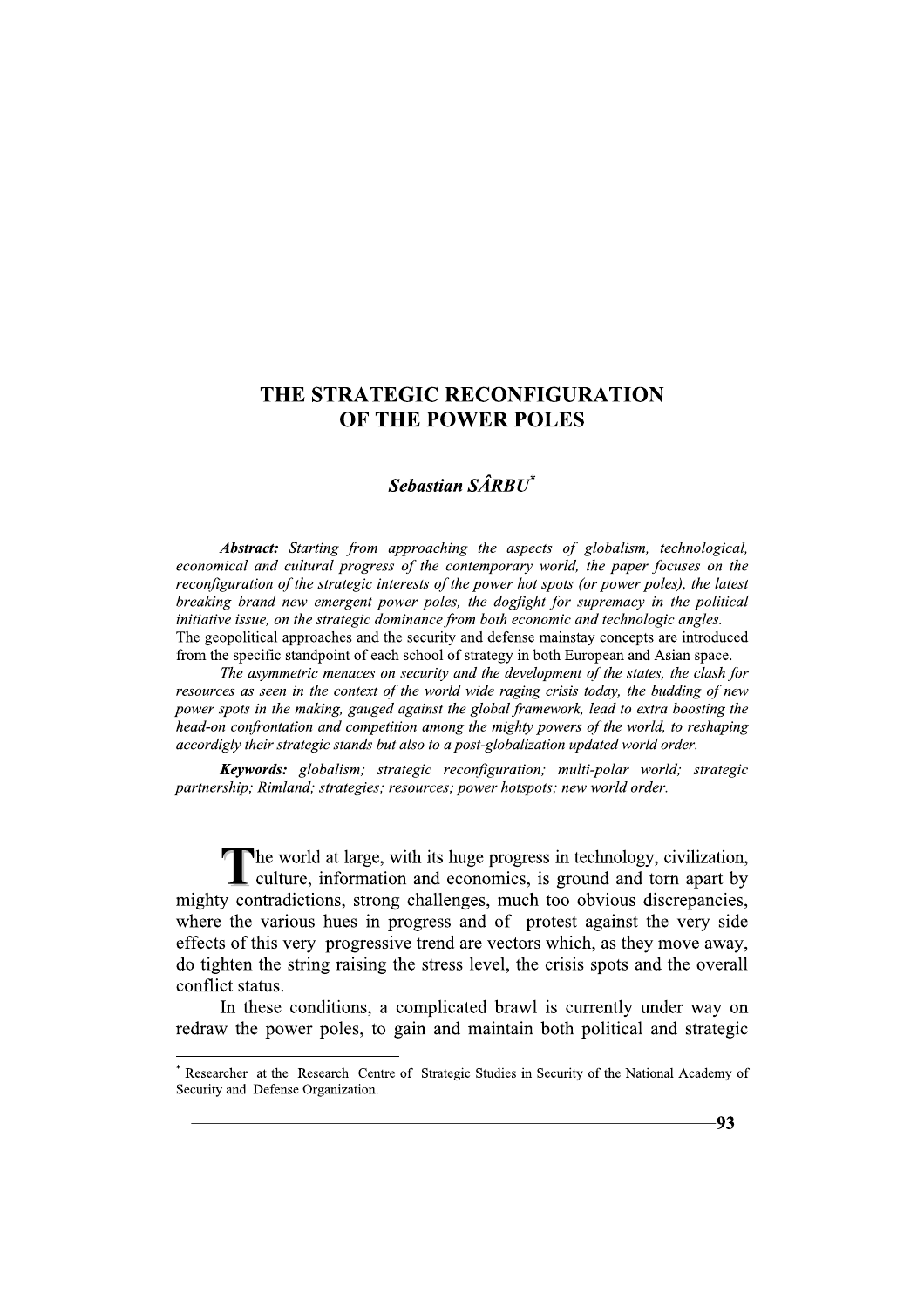"upper hand", on these grounds and also on the top notch nanotechnology, of the strategic dominant load. Today are widely used the so called strategic partnerships, which develop themselves in a new formula of blending the interests and prevent the major conflicts between the leading players, between the nuclei around which coagulate or re-coagulate the major power poles: the United States of America, Germany, The European Union, Russia, China, Japan, India, the Arab World. The strategies these nuclei use are highly similar, since their policies are alike  $-$  at least where the wish, the will power and the ability are concerned and put to work joining the best efforts to a proper, strategic reconfiguration of the entire world as we know  $it - a$  thing which leads, in some way to the creation and maintaining of a safe environment where mass destruction weapons are tightly checked and high intensity conflicts and wars are forestalled.

The American School of Strategy<sup>1</sup> – which basically is, global as scope, thorough, experiment-based and pragmatic - highlights the staggering complexity of war as phenomenon, studies the low, medium and high intensity wars and, in the wake of the dramatic event experienced on September 11,  $2001$ , is introducing a brand new political and strategic concept – the war against terrorism – which is, both in its underlying philosophy, and in its theoretical and pragmatic setup  $-$  a new type of confrontation and root of the fundamental concept of the  $X\hat{X}I^{st}$  century – the perpetual war.

The German School of Strategy<sup>2</sup> sticks to its European tradition and, of course, its German vintage. After Mid Europe recasting in a new mold, Germany still maintains a classic stand on defence and security, based on nation's own responsibility and a proper readiness status. This concept "perpetual war", not to be found explicitly in the German doctrine, is spectacularly manifested in Germany's own policy and strategy (and even mostly so, in Germany's economy). At the same time, albeit it is not quite aligned to the globalization process. Germany proactively is promoting a pan-European policy, coaching, as the Europe Union's main engine (but as a leading economic and military power as well) a strategic partnership with

<sup>\*</sup>Researcher at the Research Centre of Strategic Studies in Security of the National Academy of Security and Defense Organization.

Gl. Br. (r) Gheorghe Văduva, The Principles of War and Armed Comabt, The Centre of Strategic Studies of Defense and Security, București, 2003. Section 3, p. 37.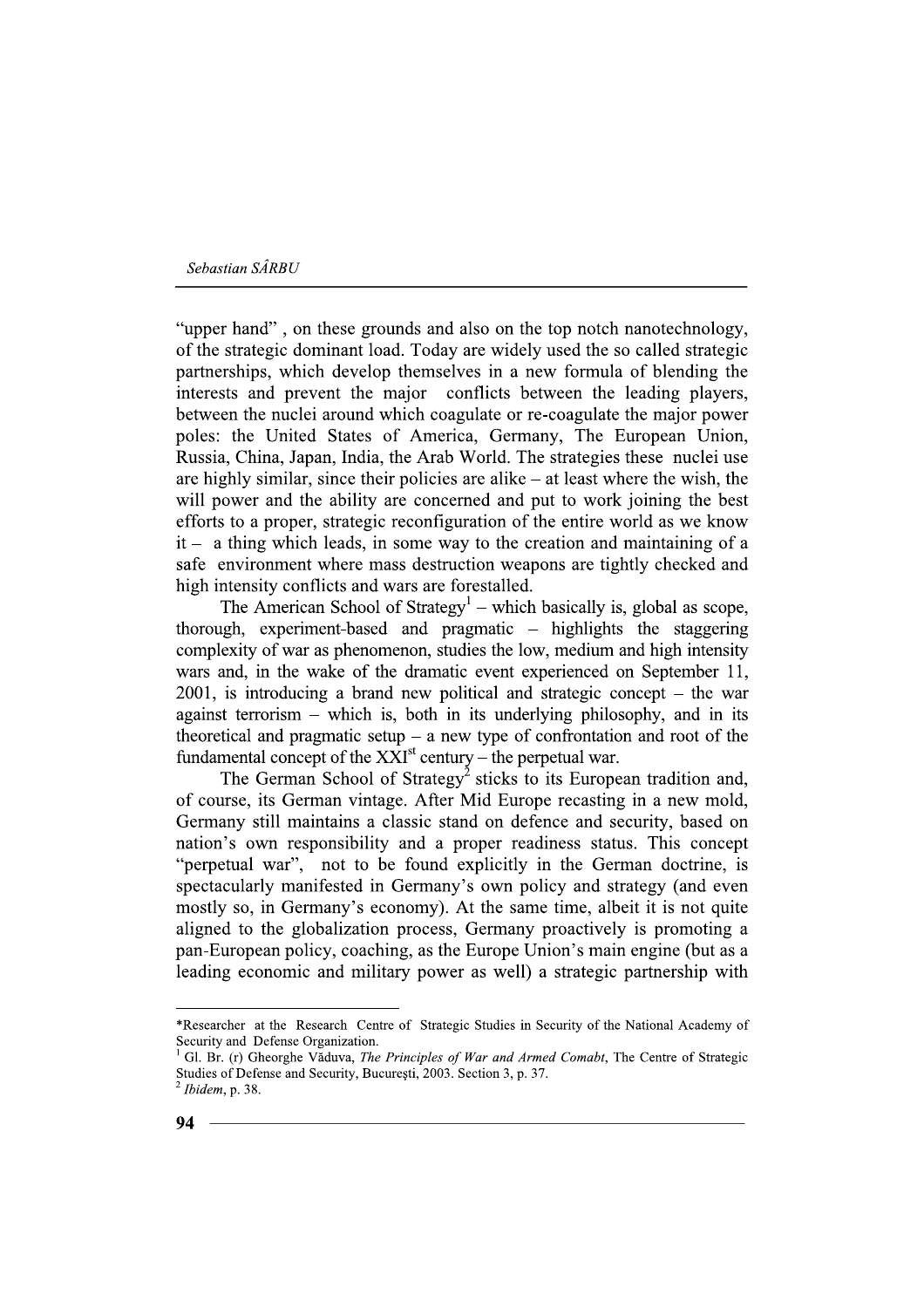THE STRATEGIC RECONFIGURATION OF THE POWER POLES

Russia, which so re-fuels the Mackinder's fears way back in 1904-1943, about a huge Eurasian power pole in the making, having as its nuclei Germany and Russia.

The EU strategy emerging from both the joint European security policy and joint European security and defense policy (PECSA), rather is not focused entirely on the perpetual war, but just on some of its features only, especially those generating actions and missions type Petersberg, addressing counterstrikes against terrorism issues, fighting against drug lines and organized criminality, doing humanitarian deeds, actions such as those triggered by natural calamitis and catastrophes or in some civil and military emergencies. The priority with the EU strategists is represented, in a first stage, by the completion of all the necessary prerequisites aimed to establish the *de facto* continental unity, solving the economical, political, social, ethnical problems, managing the crises and conflicts the type of those which already occurred and still are developing within the ex-Yugoslavian space and in other hot spots also.

On the other hand the Russian Strategy School did not relinguish and shall never relinquish its major force field lines, resulting from the very Russia's own character of grand Eurasian power and from the specific data and resources of its territory. Russia is the largest country in the world, it is the repository of huge amounts of ores and natural reserves and has at its command a tremendously powerful, material, human, cultural and military potential. Russia has its own special projection where the war strategy is concerned, emerging straight from the sheer immensity of its space, form long time experience, from its own geostrategic location and, obviously, from the role it assumes and plays in building and shaping of the new world order, in re-configuration of the power poles.

The Chinese Strategy School, emerging from antiquity, from Sun Tzu, surfaced with a unique dynamics not known before, especially where the potential strategies are concerned. China wishes for itself to be perceived as a regional power, with a decisive role in the configuration of a stable secure environment in the East and the Pacific, a vantage position allowing to prevent the acts of war, the proper management of its own proprietary space, the settling the Taiwan based issues and in the economic development. China is a highly stable country and, at the same time, a

95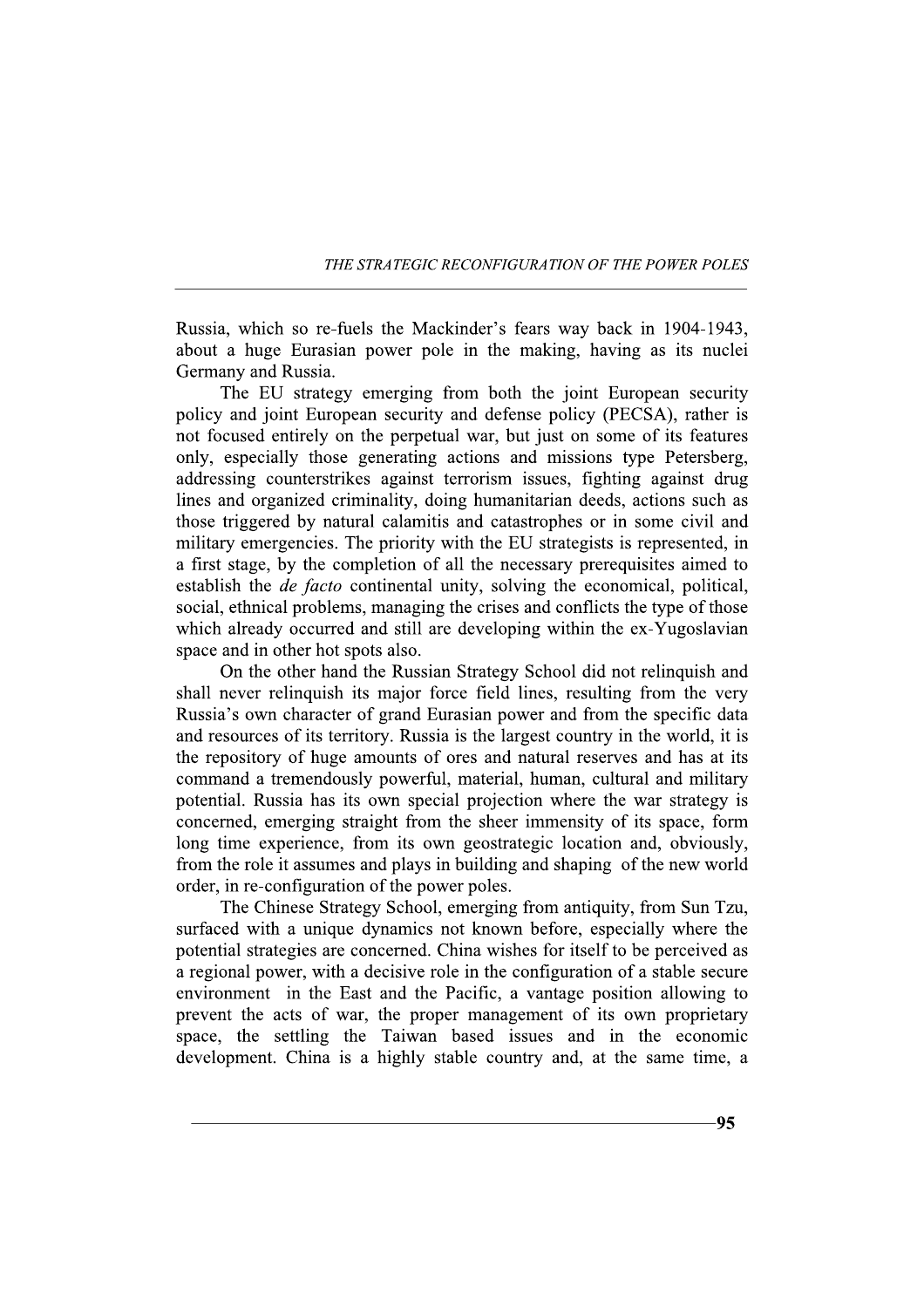mighty power on both the heartland<sup>3,</sup> and rimland<sup>4</sup>, a focal point of civilization, an ancient culture, playing an important role in the shaping out the global security strategic environment (but different in nature from the US, the European Union and the Russian roles).

The Japanese School of Strategy, albeit emerging from about the same area and the same civilization as the Chinese is not based on the same principles however. Since they are lacking natural resources the Japanese developed a strategy with efficiency and perseverance, ambush and wait and at its core. After the World War II, Japan did not let itself deterred and overwhelmed by the effect of the two nuclear strikes over Hiroshima and Nagasaki, but moved on to building up of some strategies which, basically, do not differ much from those applied in times of war. Only they were transferred/translated in the field of electronics and the nanotechnology, that is the potential strategies. The development and implementation of these potential strategies seem contradictory against the actual resources, however the Japanese solved this paradox by another paradox: from what you don't have build a power factor and from what you do have build a generation and sustaining factor for that power.

The Indian School of Strategy<sup>5</sup> actually is paying tribute to the great Indian culture, influenced by the diversity of this ancient civilization, and also internally driven by the urge and will power of India to make itself a power pole on the rimland, mostly in South East Asia. In this regard the Indian School of Strategy is promoting a series of principles heavily influenced by the Indian culture's own ways, habits and values and, equally so, by the modern military trends, theories and practices, mostly British and American.

The Arabic School of Strategy is not unitary neither, flexible nor compromise prone. It is based on a contradictory concept, sometimes odd enough, other times a keeper of great values.

The onset of the third millennium anticipates massive changes in the historical development of the great powers of the world. The geopolitical events during the last decade stand proof that the directions and development

<sup>&</sup>lt;sup>3</sup> Mackinder is speaking about the *heartland* which according to his opinion would be the zone between the East Europe (in the Ural Mountains or from the Caspian and the Volga) and the pacific Ocean.

<sup>&</sup>lt;sup>4</sup> Nicolas Spykman is the one who craeted the rims theory (rimland), in obvious opposition with what had in mind Mackinder. Rimland is nothing else but the main gate to the heartland.

<sup>&</sup>lt;sup>5</sup>Gl. Br. (r) Gheorghe Văduva, "The Principles of War and Armed Comabt", The Centre of Strategic Studies of Defense and Security,, București, 2003. Section . 3, p. 40.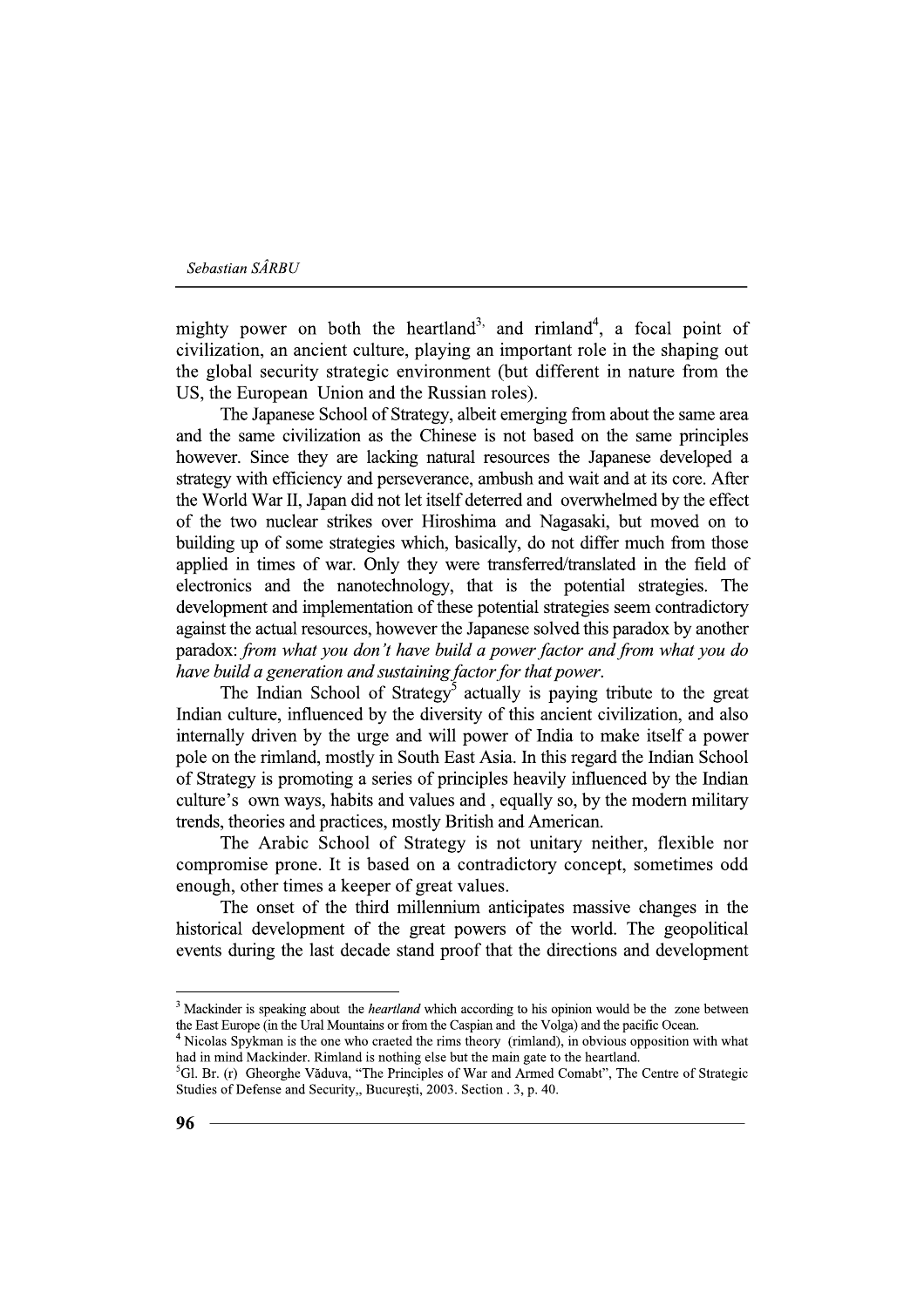### THE STRATEGIC RECONFIGURATION OF THE POWER POLES

trends of the new world order were henceforth set and trumpeted. Out of a split country, Germany re-united, turning itself as the economic "engine" of the Europe. The ex-Russian empire shred to pieces, and its inheritor, the Russian Federation, was "degraded" from the superpower rank to 'big power' only. Out of a buttress of the hard and pure communism, China emerged like a socialist – capitalist breed of a country, while the main European players, such as the Great Britain, France and Germany struggle to find a new shape for the European New Order, as a counterpart to the Eurasian space. After an economic recess Japan comes back in full force, struggling based on the capacities it has developed to date to impose itself as a large military power also. As of the United States of America, reaping the vantage points scored under a both functional and pragmatic democrat system, driven by a high performing and efficient economy, bolstered by quite impressive financial and military funds, with no matching competition looming ahead, took the pole position as the only actual superpower – or megapower – term coined by some outstanding analysts and politologs.

The current trends apparent in the surfacing and acknowledgment of the new power poles just make the direct consequences of the events (or 'situations') occurred within the secured environment.

The sequence of events in the aftermath of the '90 highlighted that no other power in the world, be it even a nuclear power, could take no large scale political- economic or military initiatives without the prior agreement and sometimes US assistance. Today, the US detain a prominent position in the world, and the economic and security crisis trigger extra boost in the defense policy and re-configure the US strategic interests world wide. The Gulf War and the military actions in ex Yugoslavia and Afghanistan statistically proved that US payload in these operations exceeds 80% while the employed technology, weapons and logistics represented military capacities so sophisticated and expensive that the other allies simply cannot afford just yet. Beyond the rivalries prone to menace its safety and the world's Washington D.C. does not aim to enforce its vision on this topic. The United States of America are the one and only power "capable to intervene anytime anywhere it so wishes to, at all times when its interests are affected". The joint internationalism doctrine, issued during the US president George Bush ticket, acknowledges the right of the US to intervene in any state which violates the democracy, the human rights and the principles of civil rights.

 $.97$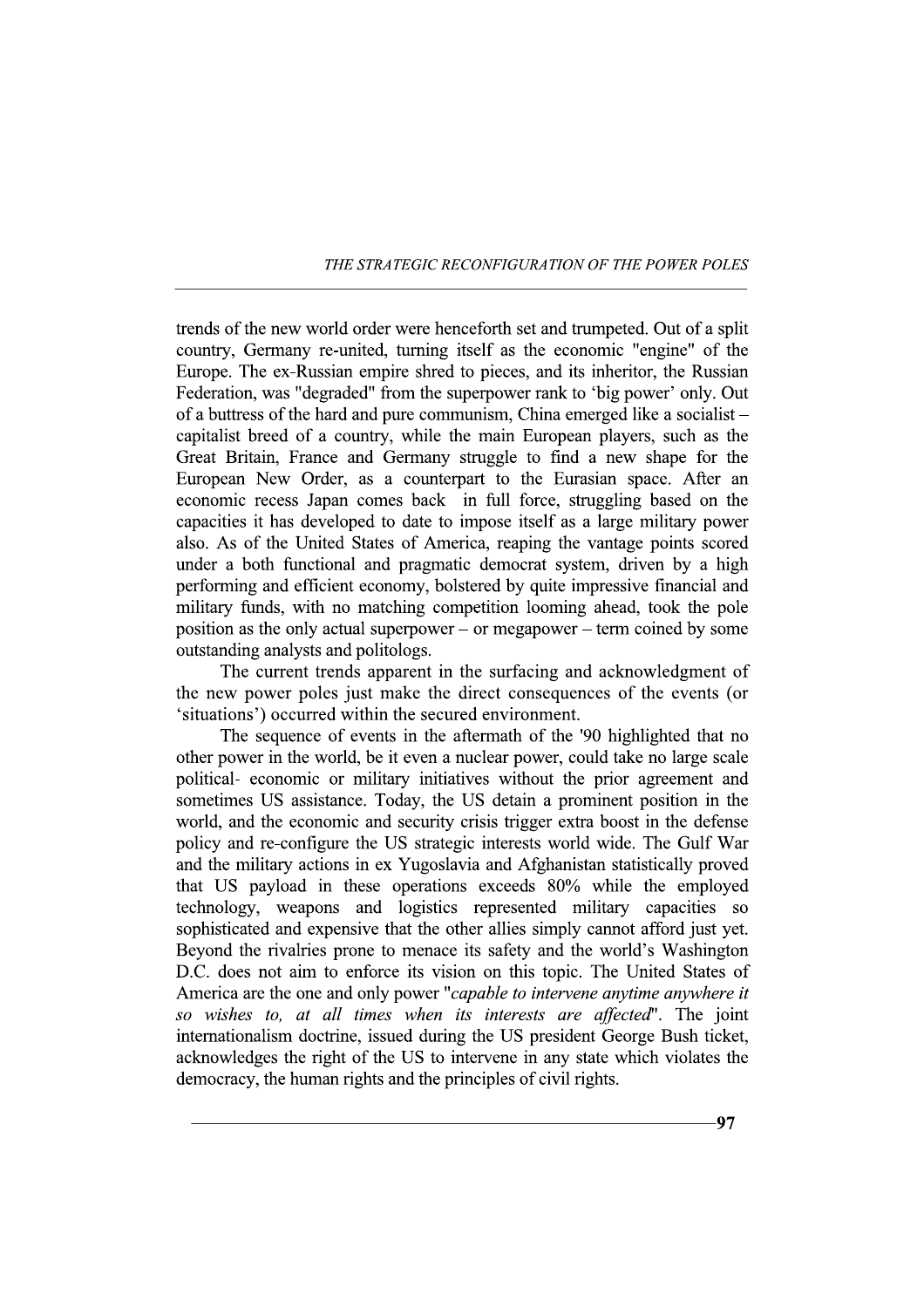In order to fulfil its strategic aims, the USA proactively seek to further reinforce the bridge foot as set in a united Europe, by an authentic transatlantic partnership, so that this Europe, in due course of expansion, to be able to become a better and more viable jumping board to project throughout the Eurasia the new world order. The relatively recent "robust" extension of the NATO, from the Baltic Sea through the Black Sea flags the US concern to control the edge area or the Eurasia's "maritime border", starting with Finland and the Scandinavian countries, goes down to Poland, Romania, Turkey and Georgia, embracing the Near East and India zones and closing up with the Mongolia, China and Japan territories. The Eurasia's maritime border, or as the theoreticians called it "Rimland", represents today the very essence of the global power. The one who rules the Rimland rules the Eurasia, and the one who rules Eurasia holds in his hands the destiny of the entire world.

Although it is obvious that no other country on the globe could not claim yet any responsibility for division of power and responsibilities with the US, the contest for control and the management bearing highly significant geopolitical and geostrategic connotations, and mostly the Euroasiatic space, is getting momentum and currently gets more fierce and acute.

Across the globe coalitions are being drawn up with the purpose of forestalling the US from ruling supreme. Highly relevant in this line are the alliance of China and Russia, and the increasingly obvious wish for independence of the Europe which, mostly France and Germany, turn less and less an ally configured now more like a competitor against the general backdrop of the spectacular congestion of the anti-globalization movement.

Against this background of USA dominant and prominent might, during the next decade the European Union looming now shall emerge with enhanced resolution, as a political, economic, cultural and even military main driver, as a stability and progress factor able to promote its own options and interests.

Even if among its initial targets set out at the time of EU creation was listed the point of turning the continent into a military superpower able to talk from peer to peer with the US, to be able to manage both its own crisis and the hotspots in the neighbourhood, to involve itself and have a say in the world politics, however, not even one of the member countries was eager, at least just yet, to bolster the amounts due to the military budget, which would be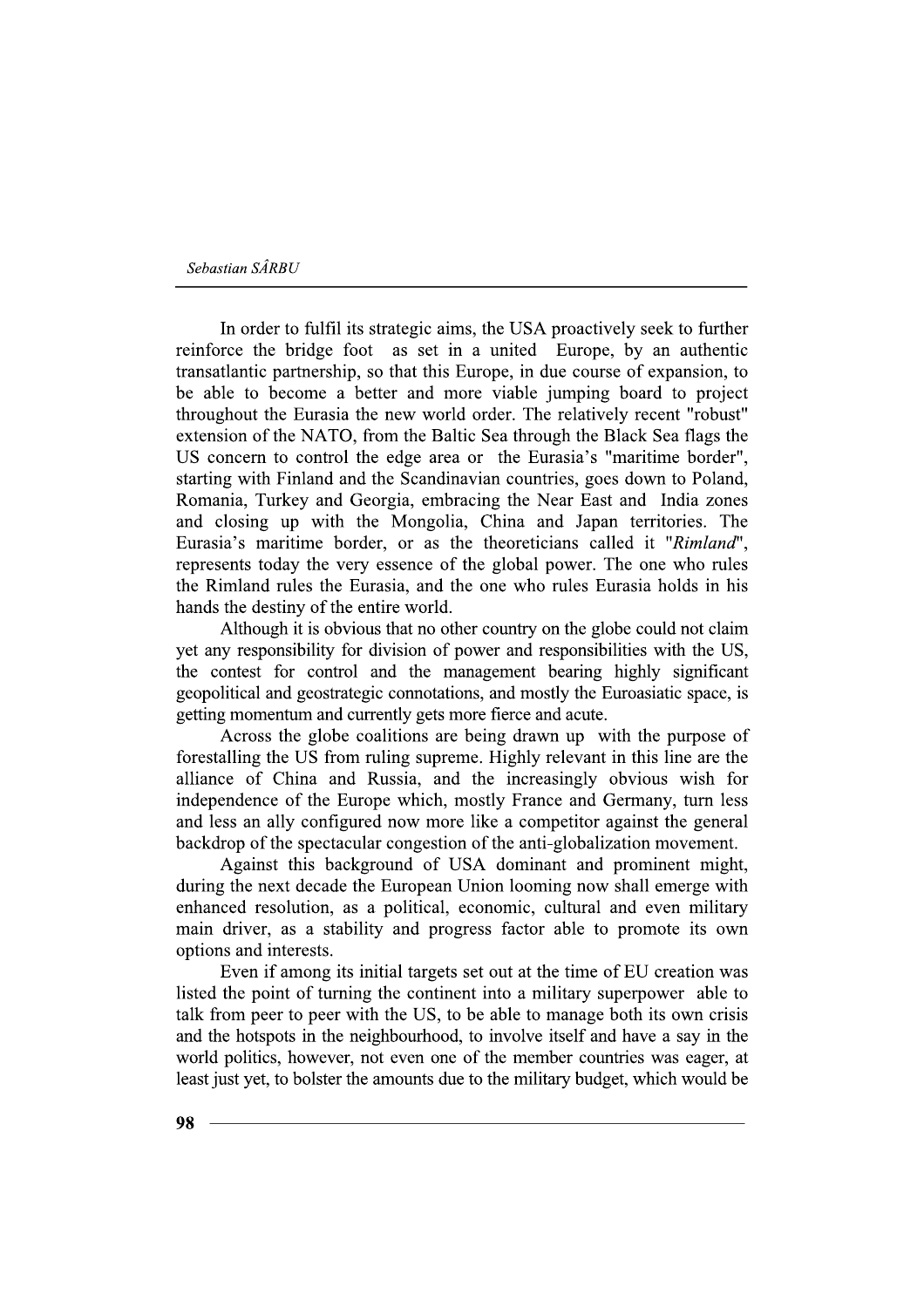THE STRATEGIC RECONFIGURATION OF THE POWER POLES

required to hit that target. This thing incurs as a consequence enlarging the gap between the proprietary military capacities against the US military assets and a due delay on hitting that particular mark as proposed, for a while.

The drift to a multipolar world would last for a long time, and the international community shall experience, probably, a deep set reconfiguration, where the global and regional integration shall coexist next to the contradictory trend of the world fragmentation and hierarchy-based constructs. While the globalism makes almost improbable a war among the major powers, the amplification of the asymmetric risks such as the terrorism, organized crime and the proliferation of the mass destruction weapons increasingly often generate conflict prone issues. However it is still not ruled out a possible linear East-West confrontation focused on the restructuring the globalism and the creation of a post globalization world scheme, entirely based on other new structures and values tuned and updated to the shifts, to the third millennium requirements respectively. Due to the condition of rapidly depletion of the natural resources, simultaneously with the aggressive demographic boom, the battle for the strategic resources was left the most mainstay reason for sparking conflicts. The fight for these shall grow fierce, and the countries regrouping, sub-tiered depending on their own interests around the newly emerged power poles shall develop more clearly so. Probably we'll be eve witnesses to the rise and building the pressure in these centres with the purpose of capturing in their sphere of influence of as many countries as possible in order to jostle for a best vantage position in the new world order scale. This configuration shall be tailored by interests, by the capacity of knowledge, by the amount and quality of the data, by the technological power and the access to the resources. It is also possible to witness the structural modifications in some states, due to multiple causes such as economic, demographic, religious, but also due to the general trend of keying down the national leading role of the states, to the asymmetric menaces against their security and development.

Among the prominent power vectors already emerged and clearly configured, the USA and the EU on one side, China and Japan on the other side, to which increasingly obvious Russia shall join, competition and confrontation relationships shall develop, while the crystallization of the possible new power poles is under way: the United States of the Europe and the Far Asia.

QQ.